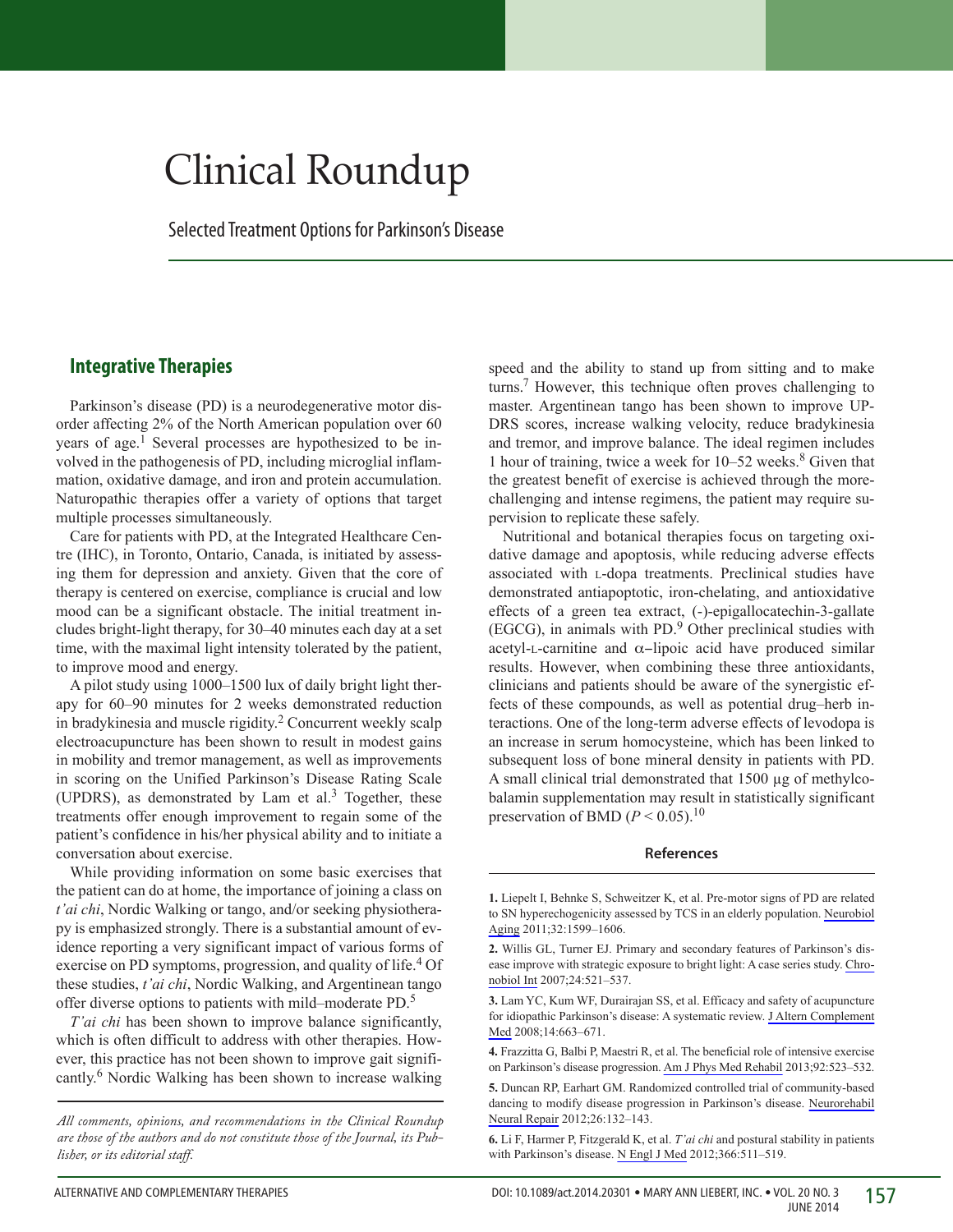**7.** Fritz B, Rombach S, Godau J, et al. The influence of Nordic Walking training on sit-to-stand transfer in Parkinson patients. [Gait Posture](http://online.liebertpub.com/action/showLinks?pmid=21640591&crossref=10.1016%2Fj.gaitpost.2011.05.004) 2011;34:234– 238.

**8.** Hackney ME, Earhart GM. Health related quality of life and alternative forms of exercise in Parkinson's disease. [Parkinsonism Relat Disord](http://online.liebertpub.com/action/showLinks?pmid=19329350&crossref=10.1016%2Fj.parkreldis.2009.03.003) 2009;15:644-648.

**9.** Chao J, Lau WK, Huie MJ, et al. A pro-drug of the green tea polyphenol (-)-epigallocatechin-3-gallate (EGCG) prevents differentiated *SH-SY5Y* cells from toxicity induced by 6-hydroxydopamine. [Neurosci Lett](http://online.liebertpub.com/action/showLinks?pmid=20026175&crossref=10.1016%2Fj.neulet.2009.12.028) 2010;469:360– 364.

**10.** Lee SH, Kim MJ, Kim BJ, et al. Homocysteine-lowering therapy or antioxidant therapy for bone loss in Parkinson's disease. [Mov Disord](http://online.liebertpub.com/action/showLinks?pmid=19938151&crossref=10.1002%2Fmds.22866) 2010;25:332– 340.

> *Maria Shapoval, ND Canadian College of Naturopathic Medicine Toronto, Ontario, Canada*

## **Integrated Rehabilitation Strategies**

Parkinson's disease (PD) is a complex neurodegenerative disorder with wide-reaching implications for patients and their families.<sup>1</sup> The initial clinical signs appear after the degeneration of  $\sim$  60% of the dopaminergic neurons of the substantia nigra.<sup>2</sup> This degeneration produces motor dysfunction that manifests with a tetrad of primary symptoms—resting tremors, bradykinesia, muscular rigidity, and postural instability. Nonmotor symptoms may also occur and precede motor dysfunction by several years.<sup>3</sup> Progressive in nature, PD tends to worsen with time, leading to a general decrease in activity, $4$  an increased risk of falling, immobility, and cognitive impairment.<sup>5</sup>

Management of PD has been conventionally centered on drug therapy, with levodopa viewed as the "gold standard" treatment.<sup>6</sup> However, even with optimal medical management, patients with PD experience deterioration in body function and have a reduced ability to participate in daily activities.<sup>7</sup> For this reason, support has been increasing for the inclusion of rehabilitation therapies as adjuvants to pharmacologic and neurosurgical treatment.7,8 Exercise therapy is the conventional rehabilitative approach for PD; exercises may include aerobic exercises, balance training, and resistance training.<sup>9</sup>

Another rehabilitation approach, Pilates therapy, may also be an alternative therapy. Pilates is a type of exercise therapy that is aimed to improve flexibility and axial stability by strengthening the core musculature of the body. This therapy is based on the performance of coordinated movement sequences rather than on simple repetitive movements, as in other exercise programs.10,11 The positive effects of Pilates therapy on balance in elderly individuals has been reported.<sup>12,13</sup> Pilates therapy has also been found to be beneficial for postural stability in elderly patients with idiopathic PD.14 In clinical practice, Pilates therapy can be performed in 30–45-minute sessions, three times per week.

The Alexander Technique (AT), another complementary therapy to treat PD, is a learned method that is believed to change movement habits in daily or specialized activities. Proponents of AT believe that it helps patients to discover balance in the body and mind by releasing unnecessary muscular tension through a series of learned patterns and postures. AT is usually taught in individual or small group lessons in which the teacher uses many modes of communication including skilled hand contact, talking, visual aids, imitating, modeling, mirrors, and text. With AT, it is possible for an individual with PD to cope with increased muscle tension and to improve his/her quality of life.<sup>15</sup>

Finally, virtual reality (VR), a popular alternative treatment method in the field of neurorehabilitation in recent years, can also be integrated into treatment for patients who have PD. VR is a computerized simulation that allows users to interact with images and virtual objects that appear in the virtual environment in real-time through multiple sensory modalities.16 VR offers augmented feedback about performance, enables individualized repetitive practice of motor function, and stimulates both motor and cognitive processes simultaneously. This therapy provides a suitable context for learning new motor strategies of movement and relearning motor functions that have become impaired. VR also provides a safe and motivational environment for practice, thus making this therapy a useful tool for intervention in patients with neurodegenerative conditions such as  $PD.17$ 

#### **References**

**1.** Rubenis J. A rehabilitational approach to the management of Parkinson's disease. [Parkinsonism Relat Disord](http://online.liebertpub.com/action/showLinks?pmid=17449316&crossref=10.1016%2FS1353-8020%2808%2970055-5) 2007;13:495–497.

**2.** Hornykiewicz O. The discovery of dopamine deficiency in the parkinsonian brain. [J Neural Transm](http://online.liebertpub.com/action/showLinks?crossref=10.1007%2F978-3-211-45295-0_3) 2006;70:9–15.

**3.** Tolosa E, Pont-Sunyer C. Progress in defining the premotor phase of Parkinson's disease. [J Neurol Sci](http://online.liebertpub.com/action/showLinks?pmid=21679972&crossref=10.1016%2Fj.jns.2011.05.027) 2011;310:4–8.

**4.** Fertl E, Doppelbauer A, Auff E. Physical activity and sports in patients suffering from Parkinson's disease in comparison with healthy seniors. [J Neural](http://online.liebertpub.com/action/showLinks?pmid=8333910&crossref=10.1007%2FBF02251206) [Transm Park Dis Dement Sect](http://online.liebertpub.com/action/showLinks?pmid=8333910&crossref=10.1007%2FBF02251206) 1993;5:157–161.

**5.** Leroi L, Pantula H, McDonald K, Harbishettar V. Neuropsychiatric symptoms in Parkinson's disease with mild cognitive impairments and dementia. [Parkinsons Dis](http://online.liebertpub.com/action/showLinks?pmid=22970412) 2012;2012:308097.

**6.** Rascol O, Payoux P, Ferreira J, Brefel-Courbon C. The management of patients with early Parkinson's disease. Parkinsonism Relat Disord 2002;9:61–67.

**7.** Nijkrake MJ, Keus SH, Kalf JG, et al. Allied health care interventions and complementary therapies in Parkinson's disease. [Parkinsonism Relat Disord](http://online.liebertpub.com/action/showLinks?crossref=10.1016%2FS1353-8020%2808%2970054-3)  2007;13:488–494.

**8.** Gage H, Storey L. Rehabilitation for Parkinson's disease: A systematic review of available evidence. [Clin Rehabil](http://online.liebertpub.com/action/showLinks?pmid=15293481&crossref=10.1191%2F0269215504cr764oa) 2004;18:463–482.

**9.** Salgado S, Williams N, Kotian R, Salgado M. An evidence-based exercise regimen for patients with mild to moderate Parkinson's disease. [Brain](http://online.liebertpub.com/action/showLinks?crossref=10.3390%2Fbrainsci3010087)  [Sci](http://online.liebertpub.com/action/showLinks?crossref=10.3390%2Fbrainsci3010087) 2013;3:87–100.

**10.** Kloubec JA. Pilates for improvement of muscle endurance, flexibility, balance, and posture. [J Strength Cond Res](http://online.liebertpub.com/action/showLinks?pmid=20145572&crossref=10.1519%2FJSC.0b013e3181c277a6) 2010;24:661–667.

**11.** Emery K, De Serres SJ, McMillan A, Côté JN. The effects of a Pilates training program on arm–trunk posture and movement. Clin Biomech (Bristol, Avon) 2010;25:124–130.

**12.** Newell D, Shead V, Sloane L. Changes in gait and balance parameters in elderly subjects attending an 8-week supervised Pilates programme. [J Bodyw](http://online.liebertpub.com/action/showLinks?pmid=23036886&crossref=10.1016%2Fj.jbmt.2012.02.002)  [Mov Ther](http://online.liebertpub.com/action/showLinks?pmid=23036886&crossref=10.1016%2Fj.jbmt.2012.02.002) 2012;16:549–554.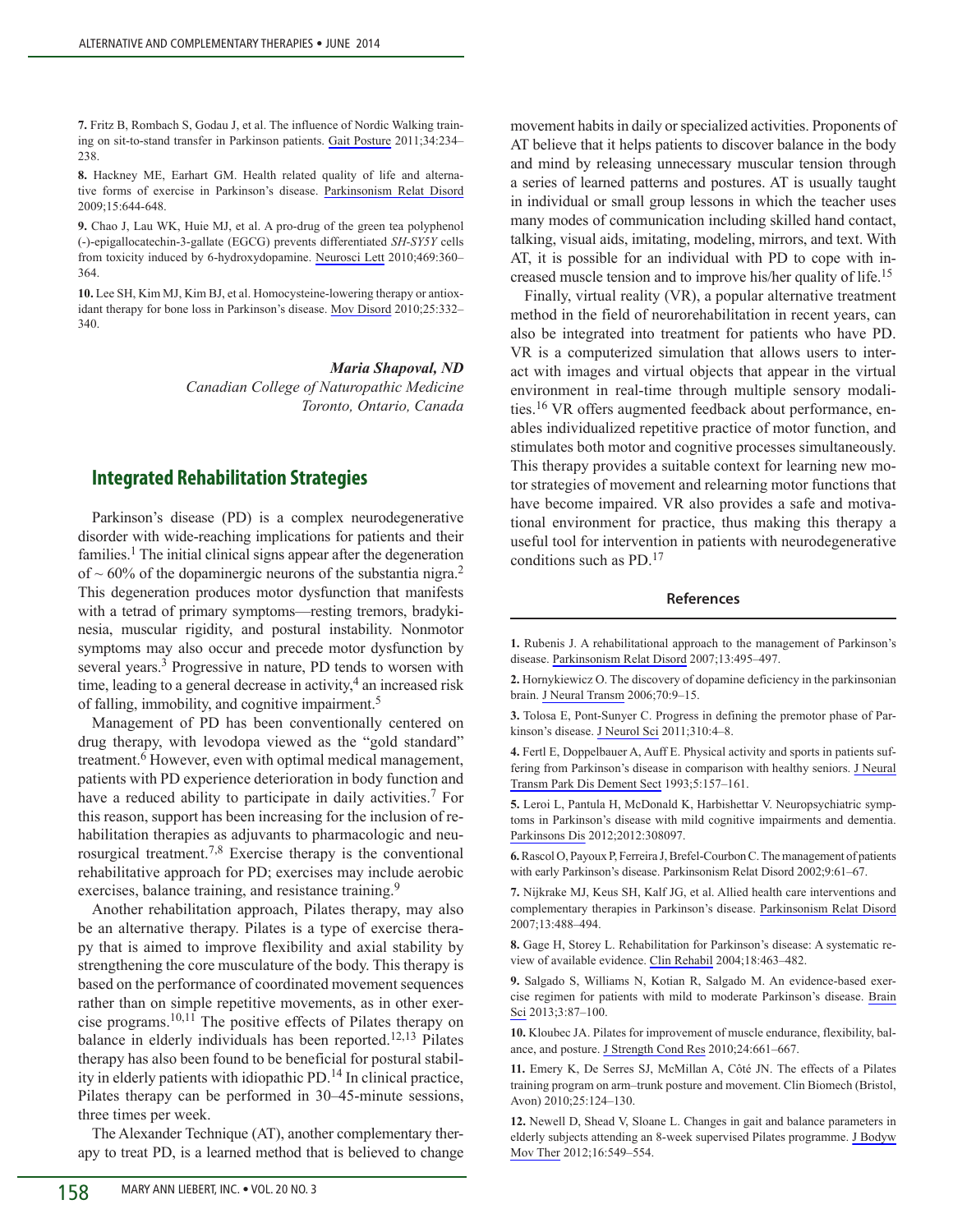**13.** Bird ML, Hill KD, Fell JW. A randomized controlled study investigating static and dynamic balance in older adults after training with Pilates. [Arch](http://online.liebertpub.com/action/showLinks?pmid=21975148&crossref=10.1016%2Fj.apmr.2011.08.005)  [Phys Med Rehabil](http://online.liebertpub.com/action/showLinks?pmid=21975148&crossref=10.1016%2Fj.apmr.2011.08.005) 2012;93:43–49.

**14.** Johnson L, Putrino D, James I, et al. The effects of a supervised Pilates training program on balance in Parkinson's disease. [Adv Parkinsons Dis](http://online.liebertpub.com/action/showLinks?crossref=10.4236%2Fapd.2013.22011)  2013;2:58–61.

**15.** Stallibrass C, Sissons P, Chalmers C. Randomized, controlled trial of the Alexander Technique for idiopathic Parkinson's disease. [Clin Rehabil](http://online.liebertpub.com/action/showLinks?pmid=12428818&crossref=10.1191%2F0269215502cr544oa)  2002;16:695–708.

**16.** Bisson E, Contant B, Sveistrup H, Lajoie Y. Functional balance and dualtask reaction times in older adults are improved by virtual reality and biofeedback training. [Cyberpsychol Behav](http://online.liebertpub.com/action/showLinks?system=10.1089%2Fcpb.2006.9997&pmid=17305444) 2007;10:16–23.

**17.** Taylor MJ, McCormick D, Shawis T, et al. Activity-promoting gaming systems in exercise and rehabilitation. [J Rehabil Res Dev](http://online.liebertpub.com/action/showLinks?pmid=22234662&crossref=10.1682%2FJRRD.2010.09.0171) 2011;48:1171– 1186.

> *Özge Vergili, PT, PhD Faculty of Health Sciences Kırıkkale University Yahşihan, Kırıkkale, Turkey*

## *Anma* **Massage (Japanese Massage) Therapy**

*Anma* massage (Japanese massage) therapy (AMT) is the complementary and alternative medicine most commonly used by patients with Parkinson's disease (PD) in Japan,  $1,2$ and it is reported that 29.8% of neurologists recommend this massage for alleviating rigidity, movement disorders, and pain in these patients.<sup>1</sup>

AMT, which originated from *Do-in* and *Ankyo* in ancient Chinese medicine, was brought from China in the sixth century and later developed into the present clinical approach. *Ankyo* involves meridian-based massage therapy, whereas *Doin* involves movement therapy with breathing exercises. AMT incorporates whole-body massage with brief joint exercises. The focus of AMT is generally not on meridians, but rather on anatomy—especially muscle anatomy. Standard AMT techniques involve mainly kneading, with lesser amounts of stroking and pressing through clothing using rhythmic massaging motions. Stimulation intensity is adjusted according to each patient's comfort level.

In studies of outpatients with PD (Hoehn and Yahr stages II–IV),  $3,4$  AMT alleviated severity of subjective symptoms of muscle stiffness, movement difficulties, pain, and fatigue; and improved motor functions of the upper and lower limbs, and range of motion (ROM) of the shoulder joints. Moreover, in a study of 10 patients in nursing homes for elderly people; those who had more severe PD (Hoehn and Yahr stage V),<sup>5</sup> AMT significantly improved ROM of shoulder abduction on both the severely affected and less–severely affected sides of the shoulder joints, which were asymmetrically stiff and resistant to limb movement.

These results suggest that AMT is beneficial not only for patients with PD but also for nursing-care providers; if patients can move their limbs by themselves even if only slightly, it can help reduce the workload of nursing-care providers. Because AMT is performed over clothing, patients do not need to take off and put on clothing before and after treatment. Thus, AMT is accessible for patients who have PD with movement difficulties.

#### **References**

**1.** Ohkoshi N. Use of complementary and alternative therapies in patients with Parkinson's disease (PD): Surveys of the patients with PD and the neurologists certified by Japanese Society of Neurology. National University Corporation Tsukuba University of Technology [in Japanese]. Techno Rep 2007;14:207– 211.

**2.** Kihira T, Okamoto K, Yoshida S, et al. Use of complementary and alternative medicine by intractable neurodegenerative patients and caregivers. [Jpn J](http://online.liebertpub.com/action/showLinks?pmid=22238477&crossref=10.1625%2Fjcam.8.11)  [Complement Altern Med](http://online.liebertpub.com/action/showLinks?pmid=22238477&crossref=10.1625%2Fjcam.8.11) 2011;8:11–16.

**3.** Donoyama N, Ohkoshi N. Effects of traditional Japanese massage therapy on various symptoms in patients with Parkinson's disease: A case-series study. [J Altern Complement Med](http://online.liebertpub.com/action/showLinks?system=10.1089%2Facm.2011.0148&pmid=22385078) 2012;18:294–299.

**4.** Donoyama N, Suoh S, Ohkoshi N. *Anma* massage (Japanese massage) therapy for outpatients with Parkinson's disease: Effectiveness for various physical symptoms [presentation]. In: XX World Congress on Parkinson's Disease and Related Disorders [abstract book]. Geneva, Switzerland, December 8–11, 2013:73–74.

**5.** Suoh S, Donoyama N, Ohkoshi N. *Anma* massage (Japanese massage) therapy for patients with Parkinson's disease in geriatric health services facilities: Effectiveness on limited range of motion of the shoulder joint [presentation]. In: XX World Congress on Parkinson's Disease and Related Disorders [abstract book]. Geneva, Switzerland, December 8–11, 2013: 74.

## *Nozomi Donoyama, PhD,1 Sachie Suoh, MS,1 and Norio Ohkoshi, MD, PhD<sup>2</sup>*

*1Course of Acupuncture and Moxibustion, and 2Neurology Department of Health, Faculty of Health Sciences Tsukuba University of Technology Tsukuba, Ibaraki, Japan*

## **Arm Swing Exercise Therapy Using a Video Monitor**

The effects of an arm swing–based home exercise program on gait in Parkinson's disease (PD) patients has been reported.<sup>1</sup> The design of this study was approved by an ethics review board, and informed consent was obtained from all patients. This study suggested that an arm swinging–based home-exercise therapy using a video monitor was effective for helping patients with PD.<sup>1</sup>

In general, gait impairments involving reductions in speed and step length are common in PD. Decreased arm swing is the most frequently observed motor dysfunction, and loss of arm swing is a major predictor of falls in patients with  $PD^{-2,3}$ . Although various types of exercise therapy are used to alleviate these symptoms, $4-7$  few studies have assessed arm swing exercises in patients with PD. $^{1,8}$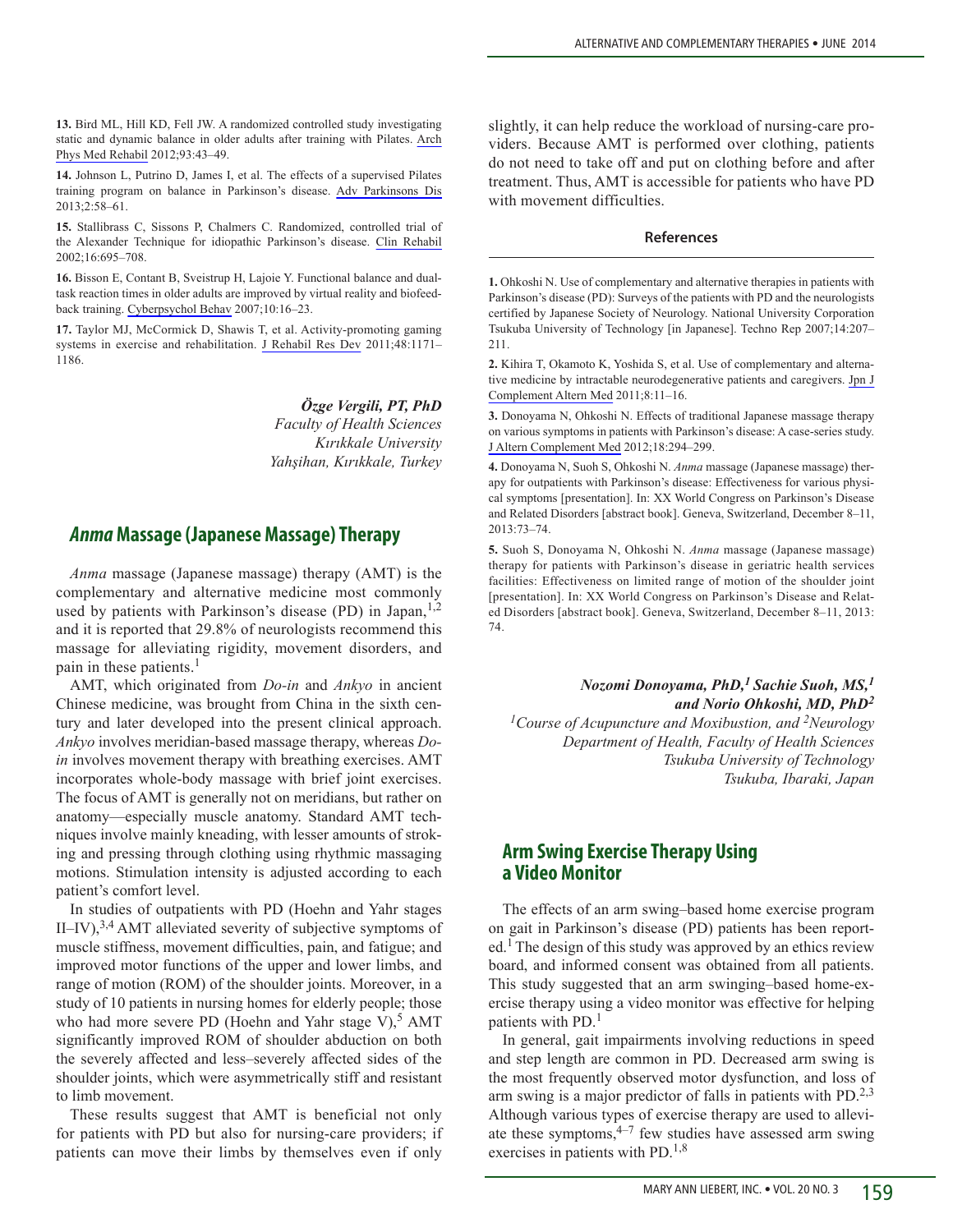A study was performed involving 22 outpatients who had Hoehn and Yahr stages II–IV PD. A video DVD was prepared in which a trainer performed an arm swing exercise or steps in synchrony with a metronome at a frequency of 92 and 100 cycles per minute.<sup>1</sup> The training program consisted of four parts: (1) arm swing in the seated position for 3 minutes; (2) arm swing in the upright position without stepping for 3 minutes; (3) arm swing with stepping for 5 minutes; and (4) walking on the floor for 1 minute. Patients with Hoehn and Yahr stages II–III PD performed 100 arm swings per minute, while patients with stage IV PD performed 92 arm swings per minute because these patients tended to fall frequently during walking.

The patients performed the arm swing exercise while watching a video monitor for 12 minutes and walked for 15 minutes every day. After following the program for 3–4 weeks, these patients showed significant improvements in 20-meter walking time (10 meters out, 10 meters back) and step length.

Loss of arm swing in PD may be associated with disturbances in the internal rhythm-formation process. Arm swing exercise is a therapeutic technique that uses rhythmic cues and may improve rhythm formation.

#### **References**

**1.** Ohkoshi N, Ishii A, Oguni E, et al. Effects of a videotaped arm swinging exercise program on gait in Parkinson's disease patients. [Jpn J Rehabil Med](http://online.liebertpub.com/action/showLinks?crossref=10.2490%2Fjjrmc.45.661) 2008;45:661–667.

**2.** Nieuwboer A, De Weerdt W, Dom R, et al. A frequency and correlation analysis of motor deficits in Parkinson patients. [Disabil Rehabil](http://online.liebertpub.com/action/showLinks?pmid=9571381&crossref=10.3109%2F09638289809166074) 1998;20:142– 150.

**3.** Wood BH, Bilclough JA, Bowron A, et al. Incidence and prediction of falls in Parkinson's disease: A prospective multidisciplinary study. [J Neurol Neuro](http://online.liebertpub.com/action/showLinks?pmid=12023412&crossref=10.1136%2Fjnnp.72.6.721)[surg Psychiatry](http://online.liebertpub.com/action/showLinks?pmid=12023412&crossref=10.1136%2Fjnnp.72.6.721) 2002;72:721–725.

**4.** Suchowersky O, Gronseth G, Perlmutter J, et al. Practice Parameter: Neuroprotective strategies and alternative therapies for Parkinson disease (an evidence-based review). Report of the Quality Standards Subcommittee of the American Academy of Neurology. [Neurology](http://online.liebertpub.com/action/showLinks?pmid=16606908&crossref=10.1212%2F01.wnl.0000206363.57955.1b) 2006;66:976–982.

**5.** Ellis T, de Goede CJ, Feldman RG, et al. Efficacy of a physical therapy program in patients with Parkinson's disease: A randomized controlled trial. [Arch Phys Med Rehabil](http://online.liebertpub.com/action/showLinks?pmid=15827910&crossref=10.1016%2Fj.apmr.2004.08.008) 2005;86:626–632.

**6.** Shulman LM, Katzel LI, Ivey FM, et al. Randomized clinical trial of 3 types of physical exercise for patients with Parkinson disease. [JAMA Neurol](http://online.liebertpub.com/action/showLinks?crossref=10.1001%2Fjamaneurol.2013.646) 2013;70:183–190.

**7.** de Dreu MJ, van der Wilk AS, Poppe E, et al. Rehabilitation, exercise therapy and music in patients with Parkinson's disease: A meta-analysis of the effects of music-based movement therapy on walking ability, balance and quality of life. [Parkinsonism Relat Disord](http://online.liebertpub.com/action/showLinks?crossref=10.1016%2FS1353-8020%2811%2970036-0) 2012;18:114–119.

**8.** Huang X, Mahoney JM, Lewis MM, et al. Both coordination and symmetry of arm swing are reduced in Parkinson's disease. [Gait Posture](http://online.liebertpub.com/action/showLinks?pmid=22098825&crossref=10.1016%2Fj.gaitpost.2011.10.180) 2012;35:373– 377.

### *Norio Ohkoshi, MD, PhD*

*Department of Neurology, Faculty of Health Science Tsukuba University of Technology Tsukuba-city, Ibaraki, Japan*

## **Integrated Yoga Therapy Approach**

Parkinson's disease (PD) is a complex neurodegenerative disorder of the basal ganglia and brainstem, with both motor and nonmotor symptoms characterized by resting tremors, rigidity, bradykinesia, and postural instability.<sup>1</sup> It is estimated that  $\sim$  7 million people have PD worldwide, affecting all ethnicities and cultures.<sup>2</sup> Onset is usually over age 60, but it is estimated that 1 in 10 people are diagnosed before age 50, with slightly more men than women affected.<sup>2</sup>

A cross-sectional study of 45 patients with PD (mean age = 66.1 years; 33% female) showed that higher levels of physical activity were associated with significantly less fatigue, and there was a trend for less apathy and depression and greater positive affect (experience of feeling or emotion).<sup>3</sup> It was reported that most patients with PD preferred moderate intensity exercise, performed in the morning, and including varied activities.<sup>3</sup> One of the preferred activities was yoga.<sup>3</sup>

Yoga—an ancient science incorporating physical activity, instructed relaxation, and interoception—is emerging as a useful rehabilitation tool for addressing chronic neurologic ailments.<sup>4</sup> Yoga has been shown to decrease oxidative stress,<sup>5</sup> improve neurocognitive function and mood, $6$  enhance sensory motor performance,<sup>6</sup> increase dopamine and serotonin secretion,7 and reduce cortisol secretion.7 Increased endogenous dopamine release in the ventral striatum during *Yoga Nidrā* meditation has also been reported.<sup>8</sup>

Case studies have shown beneficial effects of yoga in PD. $9,10$ In one study of a 69-year-old female with PD for 8 years, it was noted that an 8-week period of weekly 60-minute yoga classes resulted in improvement in the scores on Berg Balance Scale and Timed Up and Go (TUG) tests during the intervention phase, and, subjectively, the participant reportedly gained much enjoyment and relaxation from the yoga classes.<sup>9</sup>

Another case study reported use of an integrated yoga program with physical therapy exercise in a male patient with PD.<sup>10</sup> The intense 1½-hour program incorporated strengthening, balance, agility, and yoga exercises twice weekly for 12 weeks. At the end of the program, it was observed that the patient's score on the Parkinson's Disease Questionnaire improved 16 points and his score on the High Level Mobility Assessment tool improved 11 points. There were also improvements in upper- and lower-extremity muscle strength and dynamic balance, and, later, the patient continued to work full time up to 29 months.<sup>10</sup>

The following yogic practices may be useful for managing PD.<sup>11</sup> The program starts with loosening practices (15 minutes), followed by yogic breathing (10 minutes), physical postures (15 minutes), meditation (15 minutes), and finally, relaxation in the corpse posture (5–10 minutes). This makes an integrated yoga module to be practiced for approximately 60 minutes, once daily for 3–5 days weekly, depending on the individual's capacity and comfort. The details of this program are as follows:

- (1) Loosening practices (*Shithilikaranavyāyāma* for approximately 15 minutes):
	- (A) Standing practices—loosening of fingers (*Anguli*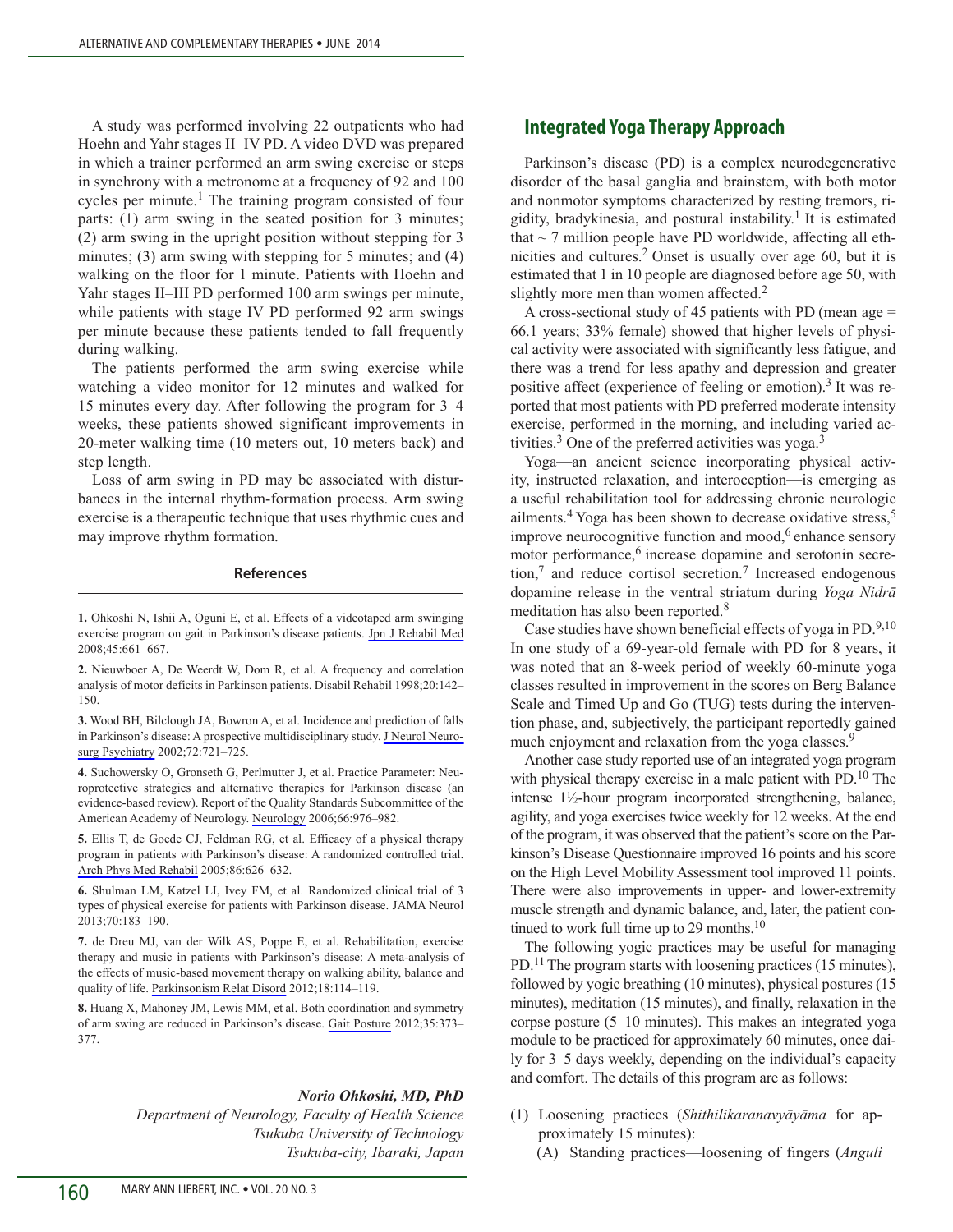*shakti vikāsaka*), loosening of wrists (*Manibandha shakti vikāsaka*), loosening of elbow (*Kaphoni shakti vikāsaka*), shoulder rotation (*Skandha tathā bāhumula shakti vikāsaka*), and drill walking (*Pādasancālana*)

- (B) Sitting practices—neck bending (front and back, side-ways and rotation, *Grivā shakti vikāsaka*), half butterfly (*Ardha titali āsana*)*,* full butterfly (*Purna titali āsana*), and ankle bending (*Gulphashaktivikāsaka*)
- (C) Supine practices—straight leg raising (*Padautthāsana*)
- (D) Prone practices—locust pose *(Salabhāsana*) breath ing and cobra pose *(Bhujangāsana*) breathing
- (2) Breathing practices (*Prānāyāma* for ~ 10 minutes): Hands in and out breathing; ankle stretch breathing; hand stretch breathing; hare breathing (*Shashānkāsana Prānāyāma*); tiger breathing (*Vyaghrah Prānāyāma*); dog breathing (*Svāna Prānāyāma*); sectional breathing (*Vibhāgiya Prānāyāma*); alternate nostril breathing (*Anuloma Viloma Prānāyāma*); bellow breathing *(Bhastrikā*); and humming bee breathing (*Bhrāmari*);
- (3) Physical postures (*Asanas* for a total of  $\sim$  15 minutes):
	- (A) Standing *āsanas—*tree pose (*Vrikshāsana*), half waist rotation pose (*Ardhakatichakrāsana*), hand to foot pose (*Pādahastāsana*), eagle pose (*Garudāsana*)*,* and triangle pose (*Trikonāsana*)
	- (B) Sitting *āsanas*—twisted pose (*Vakrāsana*) and fish pose (*Ardhamatsyāsana*)
	- (C) Prone *āsanas*—cobra pose (*Bhujangāsana*) and lo cust pose (*Salabhāsana)*
	- (D) Supine *āsanas*—upside down seal (*Viparithkaraniāsana*) and wind-releasing pose (*Pavanmukthāsana*)*.*
- (4) Meditations (for ~ 15 minutes): *Om* chanting (*Prānāvajapa*), *Sahaja* yoga6 meditation, *Yoga nidrā*, 8 and Kundalini yoga.7
- (5) Guided relaxation: Corpse pose (*Savāsana*)11 for 5–10 minutes at the end of *āsanas* and *Prānāyama*.

#### **References**

**1.** Giroux ML. Parkinson disease: Managing a complex, progressive disease at all stages. [Cleve Clin J Med](http://online.liebertpub.com/action/showLinks?crossref=10.3949%2Fccjm.74.5.313) 2007;4:313–314.

**2.** de Lau LM, Breteler MM. Epidemiology of Parkinson's disease. [Lancet](http://online.liebertpub.com/action/showLinks?pmid=16713924&crossref=10.1016%2FS1474-4422%2806%2970471-9)  [Neurol](http://online.liebertpub.com/action/showLinks?pmid=16713924&crossref=10.1016%2FS1474-4422%2806%2970471-9) 2006;5:525–535.

**3.** Abrantes AM, Friedman JH, Brown RA, et al. Physical activity and neuropsychiatric symptoms of Parkinson disease. [J Geriatr Psychiatry Neurol](http://online.liebertpub.com/action/showLinks?pmid=22914597&crossref=10.1177%2F0891988712455237)  2012;25:138–145.

**4.** Telles S, Naveen KV. Yoga for rehabilitation: An overview. [Indian J Med](http://online.liebertpub.com/action/showLinks?pmid=9355699)  [Sci](http://online.liebertpub.com/action/showLinks?pmid=9355699) 1997;51:123–127.

**5.** Gordon L, McGrowder DA, Pena YT, et al. Effect of yoga exercise therapy on oxidative stress indicators with end-stage renal disease on hemodialysis. [Int J Yoga](http://online.liebertpub.com/action/showLinks?pmid=23440311&crossref=10.4103%2F0973-6131.105944) 2013;6:31–38.

**6.** Sharma VK, Das S, Mondal S, et al. Effect of *Sahaja Yoga* on neuro-cognitive functions in patients suffering from major depression. [Indian J Physiol](http://online.liebertpub.com/action/showLinks?pmid=17402267)  [Pharmacol](http://online.liebertpub.com/action/showLinks?pmid=17402267) 2006;50:375–383.

**7.** Shannahoff-Khalsa DS. Patient perspectives: Kundalini yoga meditation techniques for psycho-oncology and as potential therapies for cancer. [Integr](http://online.liebertpub.com/action/showLinks?pmid=15695478&crossref=10.1177%2F1534735404273841)  [Cancer Ther](http://online.liebertpub.com/action/showLinks?pmid=15695478&crossref=10.1177%2F1534735404273841) 2005;4:87–100.

**8.** Kjaer TW, Bertelsen C, Piccini P, et al. Increased dopamine tone during meditation-induced change of consciousness. [Brain Res Cogn Brain Res](http://online.liebertpub.com/action/showLinks?pmid=11958969&crossref=10.1016%2FS0926-6410%2801%2900106-9)  2002;13:255–259.

**9.** Hall E, Verheyden G, Ashburn A. Effect of a yoga programme on an individual with Parkinson's disease: A single-subject design. [Disabil Rehabil](http://online.liebertpub.com/action/showLinks?pmid=21047288&crossref=10.3109%2F09638288.2010.529233)  2011;33:1483–1489.

**10.** Moriello G, Denio C, Abraham M, et al. Incorporating yoga into an intense physical therapy program in someone with Parkinson's disease: A case report. [J Body Mov Ther](http://online.liebertpub.com/action/showLinks?pmid=24138996&crossref=10.1016%2Fj.jbmt.2013.01.005) 2013;17:408–417.

**11.** Nagarathna R, Nagendra HR. Yoga for nervous system. In: Yoga for Common Ailments, 1st Edition. Bangalore, India: Swami Vivekananda Yoga Prakashan, 1990:82–88.

> *Hemant Bhargav, MBBS, MD (Y&R), Praerna Bhargav, BAMS, MD (Y&R), and Nagarathna Raghuram, MD, FRCP (UK) Division of Yoga and Life Sciences S-VYASA University K.G. Nagar, Bengaluru, India*

# **High-Dose Thiamine**

In July 2011, Costantini et al. treated a 47 year-old man affected by spinocerebellar ataxia type 2 (*SCA2*) with parenteral high doses of thiamine.<sup>1</sup> In this patient, fatigue as well as motor symptoms were reduced after thiamine administration. Therefore, the hypothesis was formulated that, in some inherited and degenerative diseases of the nervous system, the pathogenesis of the symptoms could be linked to a focal thiamine deficiency caused by a dysfunction of the intracellular transport of thiamine or to structural enzymatic abnormalities. Such a dysfunction could be responsive to high-dose thiamine. Parkinson's disease (PD) has been related to mutations associated with *SCA2*. 2 Some reports have shown trinucleotide repeat expansions in the *SCA2* gene in patients with levodopa-responsive parkinsonism.2 In addition, a number of factors link thiamine to PD pathology.3 Recently, a considerable reduction of motor and nonmotor symptoms in patients affected by PD was observed with intramuscular (IM) daily doses of 100–200 mg of thiamine.<sup>3</sup>

Since July 2011, Costantini and colleagues have treated approximately 60 patients who have PD with 100 mg of IM thiamine two times per week. Some of the patients had been newly diagnosed with PD and were not under any therapy regimens.<sup>4</sup> Other patients were in a Hoehn and Yahr stage between 2.50 and 3.00. The latter group of patients were receiving therapy with carbidopa- levodopa- or dopamino-agonists, or with the aforementioned drugs taken together. Within 30 days from the beginning of the thiamine treatment, all patients presented with considerable reduction of all symptoms, in particular, an improvement in scoring on the motor component of the Unified Parkinson's Disease Rating Scale of 30% or more. Some pa